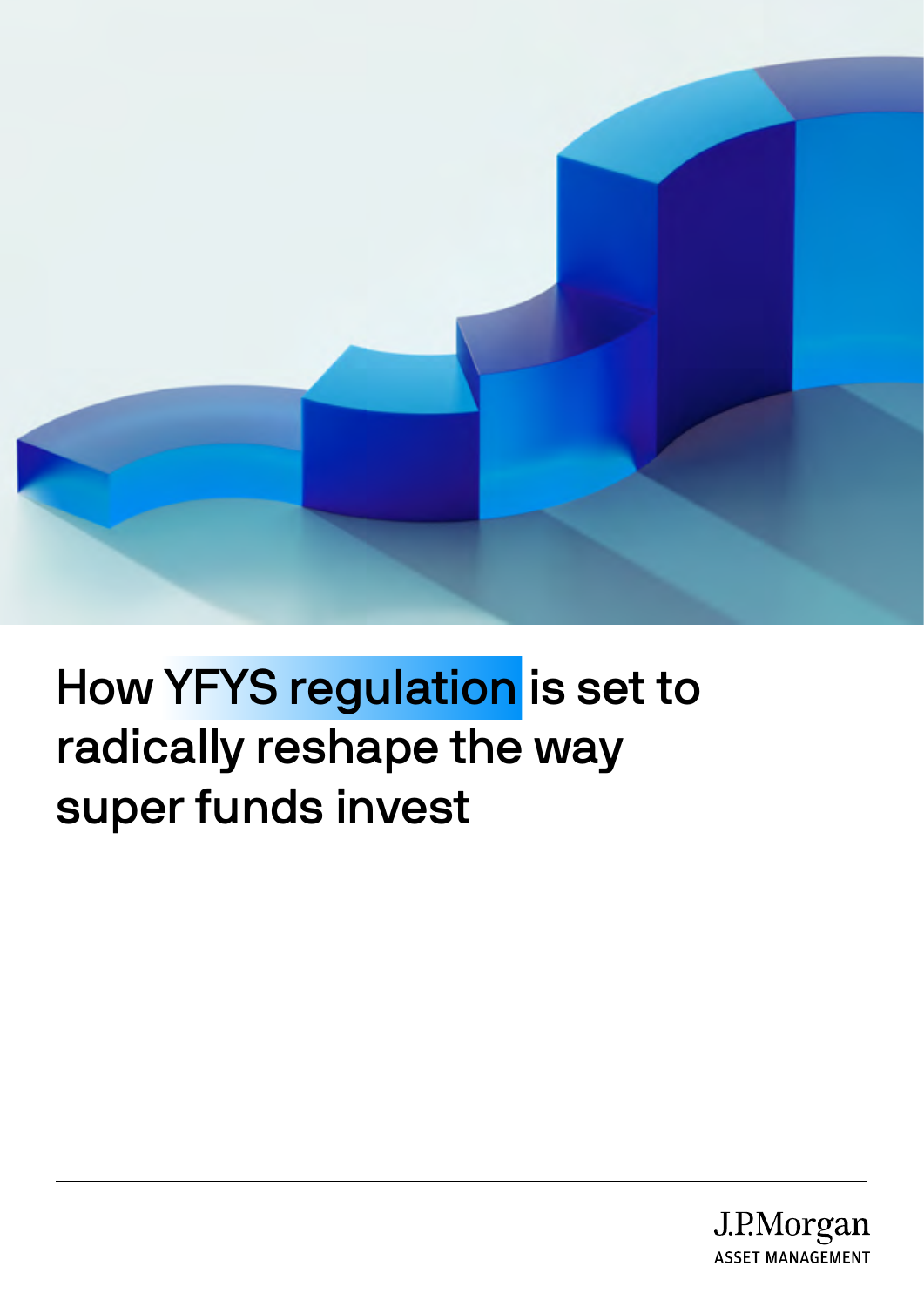## Introduction

The Australian superannuation system is one of the largest and most advanced pension systems in the world, continually evolving to keep up with demographic, social and market changes.

Yet it is facing its largest overhaul in decades as a result of the introduction of the [Your Future, Your Super \(YFYS\) performance test.](https://www.apra.gov.au/your-future-your-super-performance-test)

Industry commentary has raised significant concern about its potential impact on the way super funds invest, including:

- Encouraging a shift to low-cost, passive investing and a lower appetite for potentially differentiating and higher-returning investment strategies; and
- A resulting lower long-term investment return for members.

In recognition of these concerns, J.P. Morgan Asset Management (JPMAM) commissioned NMG Consulting to survey super fund CIOs, Heads of Investment Strategy and Asset Consultants about how the YFYS performance test may change investment strategies. The aggregated feedback provides some valuable insights into the implications for the super industry and how CIOs plan to respond to the regulation.

### Findings Overview

Super Fund CIOs have one primary objective – to deliver the best risk-adjusted returns they can for their members. This can be broken down into three key portfolio objectives:

- 1. Achieving target CPI+ outcomes (usually 3-4% above the rate of inflation over the long-term);
- 2. Investing to meet members' best financial interests; and
- 3. Outperforming super fund peers.

The survey results found that CIOs remain confident they can continue to achieve those three objectives even as they now have an additional fourth goal to consider: outperforming the YFYS benchmark.

However, this additional objective will have repercussions for superannuation investment strategies.

In particular, where funds are at risk of failing the performance test, there are specific investment alternatives that CIOs are willing to consider to improve their chance of passing the test.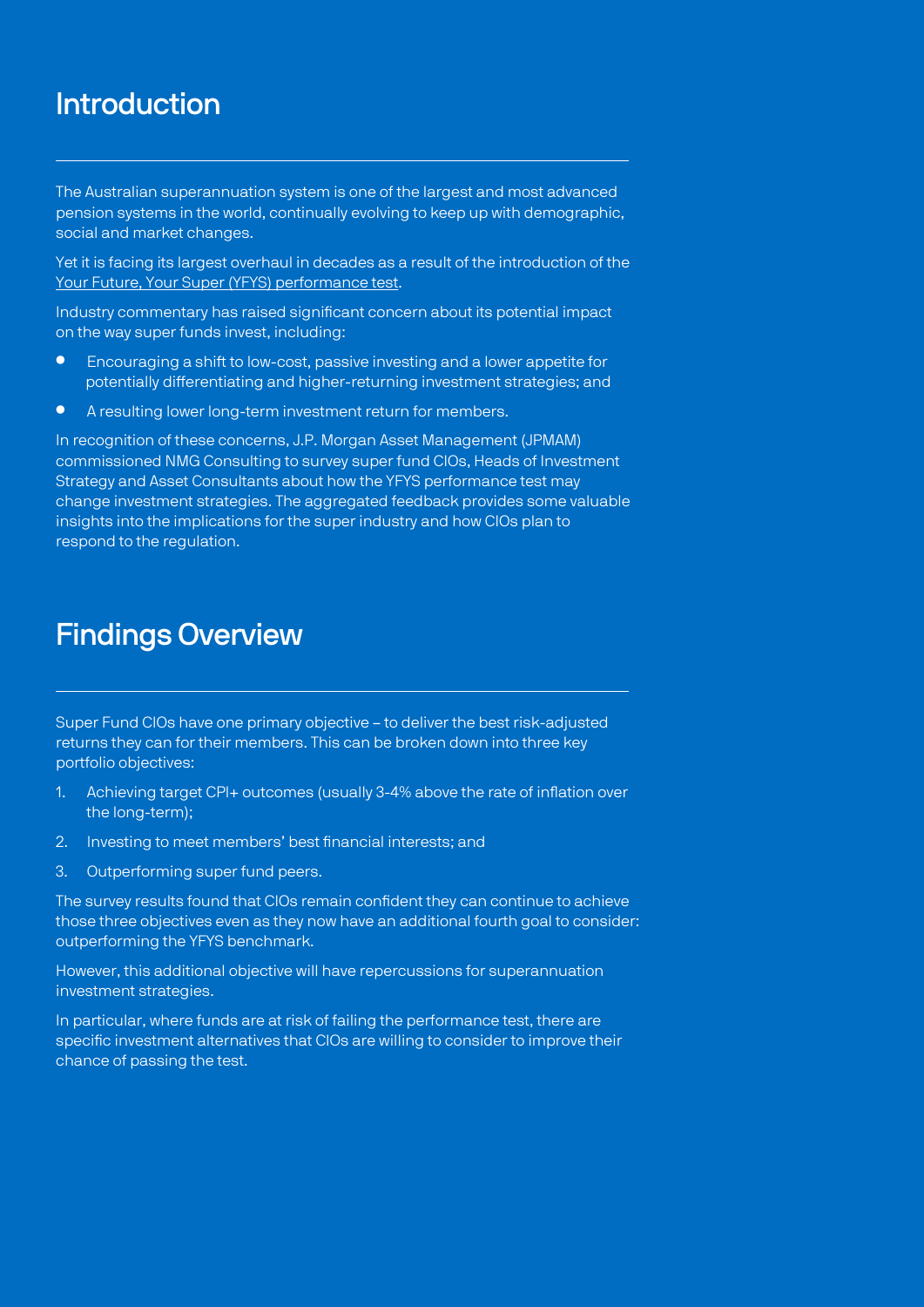# The big changes

The survey results indicated the YFYS performance test may have far-reaching investment implications for super funds, with perhaps some unintended effects. These can be summarised as follows:

|  | An additional<br>objective for<br><b>CIOs</b>              | CIOs now have a new investment objective – passing the YFYS performance test.                                                                                                                                                                                                                                                                                                          |
|--|------------------------------------------------------------|----------------------------------------------------------------------------------------------------------------------------------------------------------------------------------------------------------------------------------------------------------------------------------------------------------------------------------------------------------------------------------------|
|  |                                                            | This may lead to product design changes where fund manager selection<br>becomes more prominent and asset allocation becomes less likely to deviate<br>from a specified strategic asset allocation. There is also expected to be greater<br>fee sensitivity given the "net of fee" nature of the performance test.                                                                      |
|  |                                                            | Over the long term, this may lead CIOs to be more cautious about their exposure<br>to higher-risk investment strategies.                                                                                                                                                                                                                                                               |
|  | Managing<br>tracking error in<br>public markets            | The current 20 YFYS benchmarks act as blunt tools to shape sub-asset class<br>decisions. CIOs are more likely to consider the use of lower tracking error listed<br>equities and fixed income solutions.                                                                                                                                                                               |
|  |                                                            | Allocations to what are generally regarded as higher alpha opportunities (e.g.<br>small cap equities, emerging market equities, emerging market debts,<br>securitised credit) will be more challenging to justify in the future. While they will<br>be used, there will be a higher hurdle applied, and the allocations will likely be<br>lower to manage tracking error to benchmark. |
|  | <b>Increased focus</b><br>on downside<br>protection        | Given the focus on lowering tracking error in public markets, products with<br>equity factor risk allocations are likely to require higher conviction due to the risk<br>of underperforming the benchmarks.                                                                                                                                                                            |
|  |                                                            | While funds still like the idea of investing in high conviction strategies, the focus<br>on downside protection is increasingly important.                                                                                                                                                                                                                                             |
|  | A higher<br>preference for<br>taking risk in               | CIOs indicated that they are more likely to take higher risk positions in unlisted<br>assets, private credit and alternatives where tracking error is inherent, and there<br>are opportunities to add value over the benchmarks.                                                                                                                                                       |
|  | alternatives and<br>unlisted assets,<br>over public assets | There is now a higher hurdle that needs to be met to place any significant bets in<br>public markets.                                                                                                                                                                                                                                                                                  |
|  | Reduced<br>fixed income<br>tracking error                  | The universe of sub-asset classes in fixed income is larger than in equity<br>markets, and yet all international fixed income positions will be monitored<br>against a single benchmark according to YFYS.                                                                                                                                                                             |
|  |                                                            | While CIOs may have previously used unconstrained fixed income managers to<br>access the broadest range of securities across credit ratings, duration, regions<br>and issuer types, the survey indicated CIOs are more likely to find increased<br>value in benchmark-aware bond solutions going forward.                                                                              |
|  |                                                            | Importantly, it is anticipated that there will be a preference for strategies which<br>offer a core fixed income holding and lower tracking error against the broad<br>benchmark, but can still access a wide spectrum of securities across the fixed<br>income universe.                                                                                                              |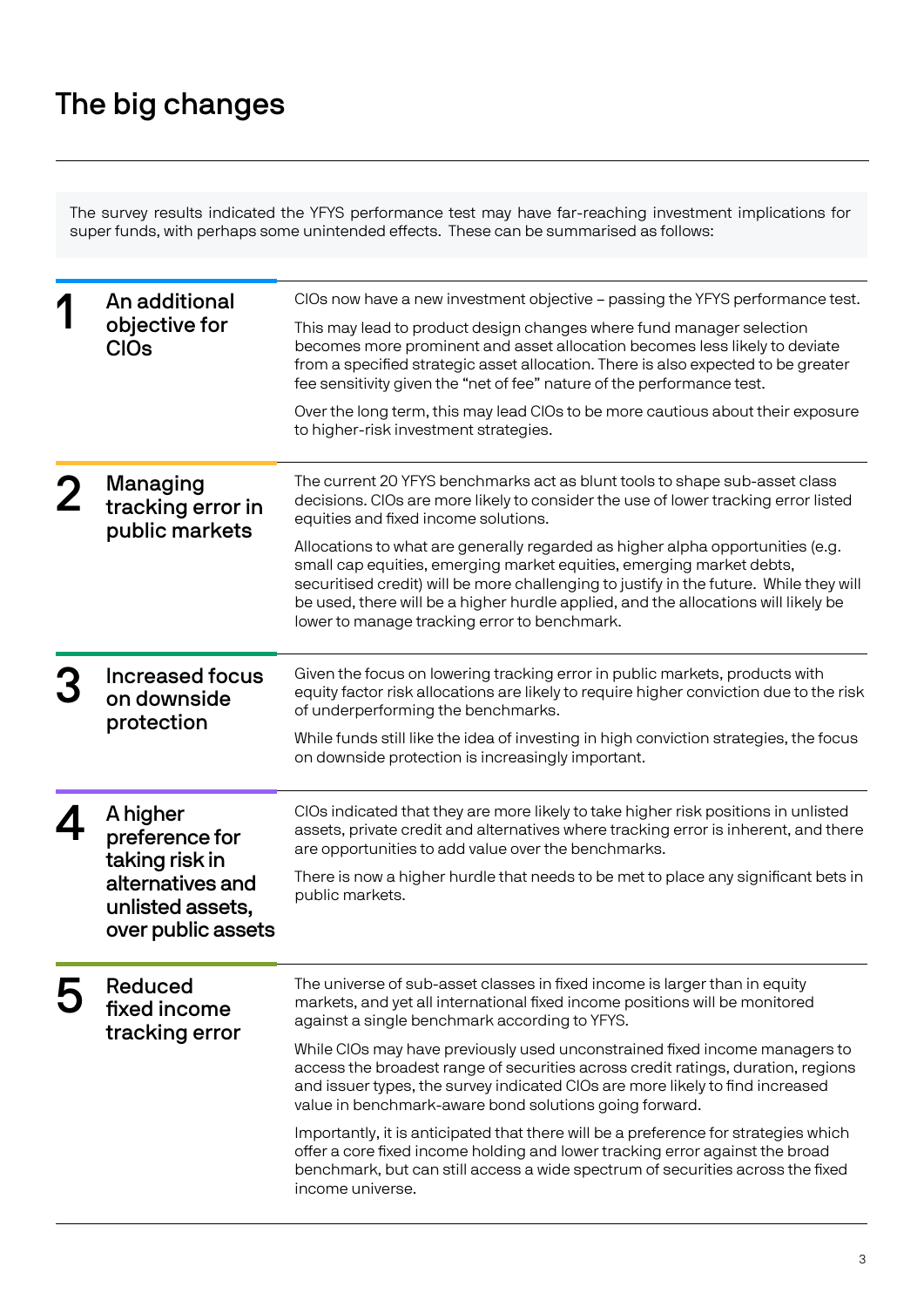# The big changes

|  | Lower<br>propensity to<br>take tactical<br>positions | CIOs indicated that tactical asset allocation is less likely to be used given the<br>tracking error risk that it poses. However, it is an option for funds that are<br>underperforming.                                                                                                   |
|--|------------------------------------------------------|-------------------------------------------------------------------------------------------------------------------------------------------------------------------------------------------------------------------------------------------------------------------------------------------|
|  |                                                      | CIOs have expressed an increased willingness to lock-in profits from asset class<br>decisions over long-term uncertainty, despite accepting that it may hurt longer<br>term returns.                                                                                                      |
|  |                                                      | This will result in a lower propensity to bet against a fund's strategic asset<br>allocation to take advantage of market falls ("buying the dip"), where long-term<br>investors can add significant value.                                                                                |
|  |                                                      | Note that the performance test also poses challenges to top-down processes<br>such as currency hedging programs and overlay strategies that are not<br>captured by any benchmarks, potentially creating tracking error while improving<br>the overall risk profile of the product.        |
|  | A challenge<br>to ESG<br>considerations              | Despite the increased challenge of super funds adhering to their ESG policies<br>with more allocations to passive-like strategies, the overwhelming feedback in<br>the industry is that ESG is here to stay.                                                                              |
|  |                                                      | YFYS is more likely to reduce the meaningful use of negative screens. However,<br>'real' ESG integration will be highly valued, and the demand for more granular<br>ESG information and climate data (e.g. carbon footprint) will only increase.                                          |
|  |                                                      | How funds at risk of failing the performance test are<br>changing                                                                                                                                                                                                                         |
|  |                                                      | Underperforming funds are under more scrutiny than ever.                                                                                                                                                                                                                                  |
|  |                                                      | The challenges they face will be tougher, their investment strategies are<br>changing and the expectations to merge are higher than ever to satisfy<br>political and regulatory pressures.                                                                                                |
|  |                                                      | The research showed underperforming funds are currently taking larger<br>bets on credit, and are also considering reducing unlisted and<br>alternative investments to lower fees.                                                                                                         |
|  |                                                      | Interestingly, the research showed CIOs of outperforming funds tend to<br>take the opposite strategy.                                                                                                                                                                                     |
|  |                                                      | The CIOs surveyed also suggested underperforming funds will likely take<br>smaller, but higher conviction portfolio positions to pass the test. This<br>may increase the overall risk within the portfolio, creating an unintended<br>incentive for funds that have failed the test once. |
|  |                                                      | Failing funds are also likely to reduce their allocation to high conviction<br>managers where the risk of underperforming is high and increase their<br>allocation to more benchmark-aware investments in public markets. This<br>strategy matches the approach of outperforming funds.   |
|  |                                                      |                                                                                                                                                                                                                                                                                           |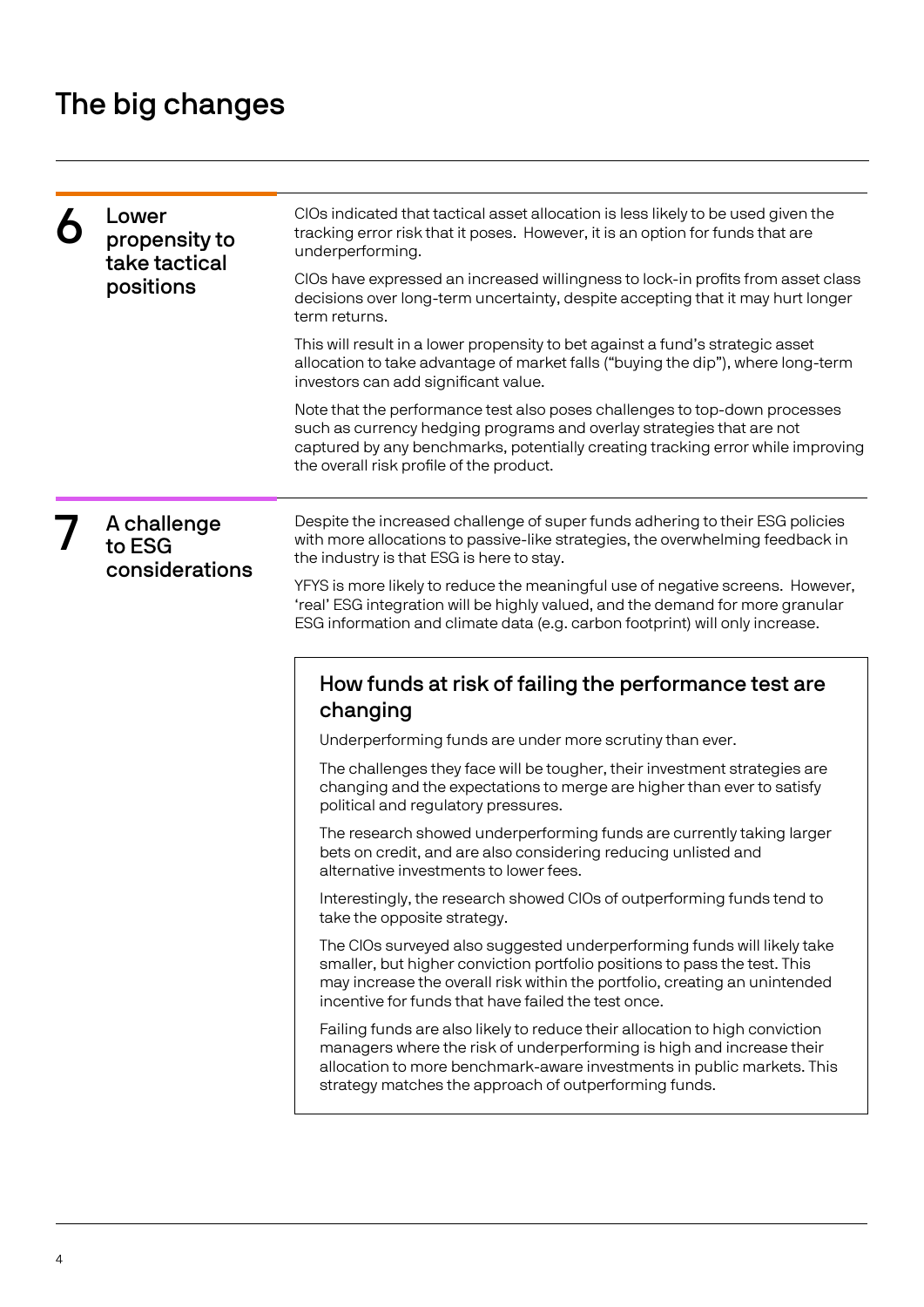# How to address the YFYS challenge

There are several ways investment managers can help super funds navigate YFYS regulation, which now applies to default MySuper options and trustee-directed products from 1 July 2022. Outlined below are some potential solutions based on the survey results.



### **Equities**

The survey revealed that more benchmark-aware strategies will be of increased interest within equities.

Passive management is often thought of as an economical way to achieve market exposure. It maintains the full risk diversification benefits derived from an investor's asset allocation decisions and holds few surprises beyond what the market delivers.

However, indexing also means an inability to deliver any return beyond the benchmark; and stock selection is determined by the index providers, with stock weights determined by the market.

#### A Potential Solution

JPMAM believes there are ways to potentially outperform the benchmark after fees and to do so with a risk profile highly similar to the benchmark. The JPMAM fundamental research driven enhanced indexation strategy focuses on such opportunities.

This strategy combines the benefits of passive investing with the high-conviction of active management and can be a highly efficient way of building a portfolio.

The JPM Global Research Enhanced Index strategy's objective is to take an acute approach to risk management and yet deliver an opportunity to generate alpha and it has managed to meet this objective for the past 18-plus years\*.

The consistency of the strategy is evidenced by an Information Ratio of 1.2 since inception\* and a 3 year Information Ratio of 2.11 which further highlights its compatibility with the requirements under the YFYS framework.

The JPM Research Enhanced Index strategies have flexibility to accommodate regional exposures, sustainable tilts and to meet other investor specific objectives.

\*Composite inception date September 2003. IR numbers are as at end of Jan 2022.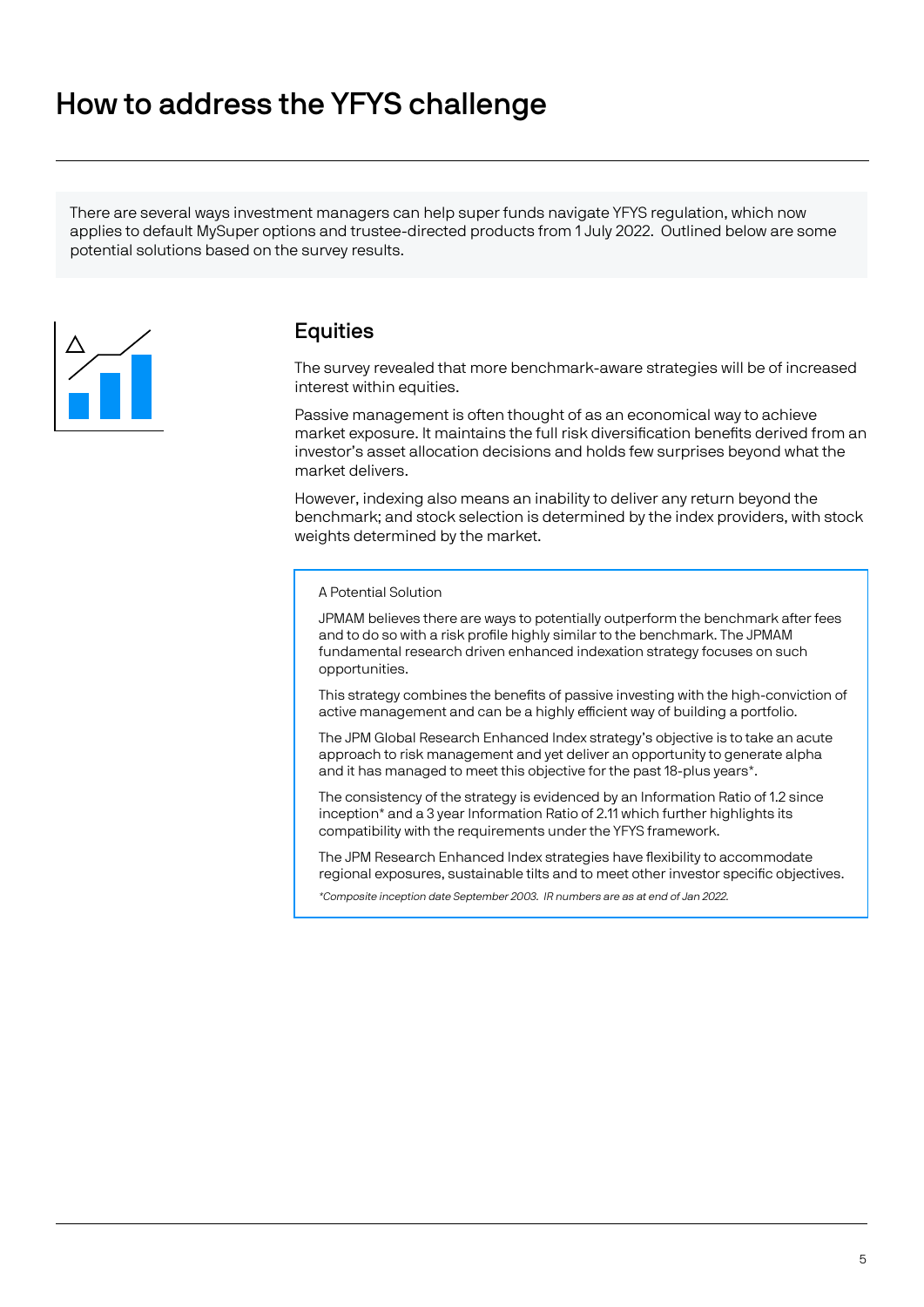# How to address the YFYS challenge



### **Bonds**

The survey results suggest a preference for more benchmark-aware fixed income strategies.

The global benchmark for fixed income allocations is the Bloomberg Global Aggregate Index. JPMAM believes maintaining an active approach to investing, yet within the framework of a core fixed income holding, is important for capitalizing on investment opportunities, while also ensuring that ESG considerations are appropriately addressed.

#### A Potential Solution

The JPM Global Aggregate Bond strategy is an actively managed strategy that is fully ESG integrated and maintains a relatively low tracking error. The strategy combines a disciplined approach to risk with diversified sources of returns, seeking to generate alpha from both security selection and sector allocation. The result has been strong risk-adjusted returns with outperformance in both rising and falling markets.

JPMAM also notes that the listed benchmark for bonds does not include private debt. We believe including a modest exposure to private debt presents opportunities for higher returns. The risk/tracking error levels vary across different private debt strategies.

### Alternatives

CIOs indicated a willingness to take positions within niche sectors (deemed as "satellite" relative to the strategy's respective benchmark). This may depend on their overall performance position relative to the YFYS benchmark.

For those that are well positioned we expect funds to explore niche sectors and asset classes in greater detail. Manager selection is critical in alternative and unlisted strategies, and the upside of including more niche strategies can add significant value.

#### A Potential Solution

Global transportation is one way to add a niche sector within the alternatives mix. Transportation assets such as containerships, aircraft, LNG carriers, railcars and vehicle fleets form the backbone of global trade.

Investments in this sector present unique income-generation opportunities. Transportation assets are largely US dollar denominated, providing investors with access to assets that can help manage inflationary risks, such as real assets, with minimal currency risk and a low correlation with traditional and other real assets, providing significant diversification benefits.

As with private debt, JPMAM believes a modest allocation to private equity investment by superannuation funds presents opportunities to generate superior returns and diversification.

Private equity co-investment funds are a great example that allow institutional investors to invest alongside asset managers where a significant amount of capital has already been committed, with the potential to mitigate the j-curve. Co-investments can offer enhanced returns, lower fees, increased diversification of portfolio companies and sponsors, and a second level of due diligence.

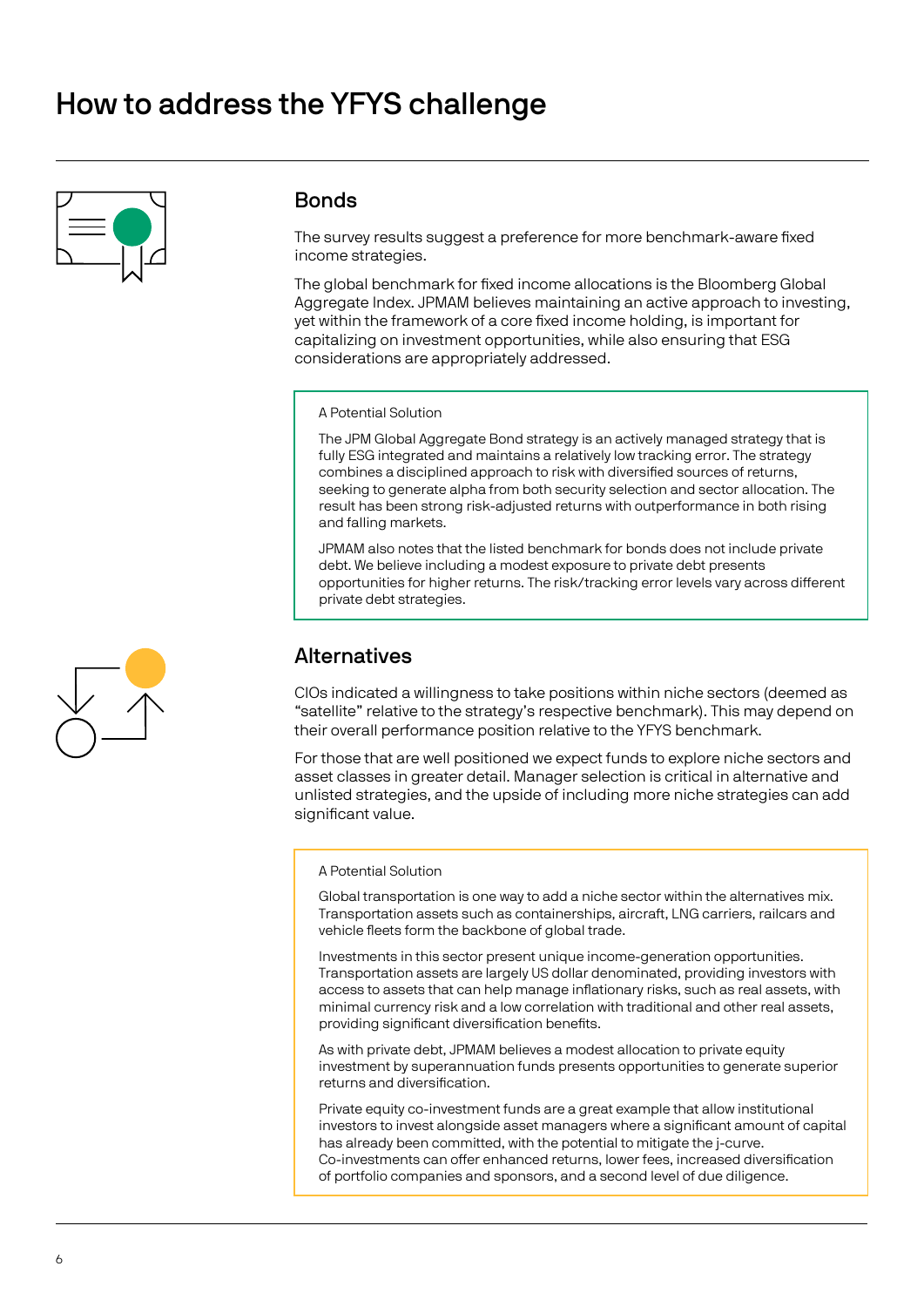# Conclusion

The Government's YFYS reform package introduced a new objective for MySuper portfolios, with the annual performance test forcing super fund CIOs to reassess their current portfolios.

The survey indicates that while CIOs are yet to make significant changes to their investment strategies, changes will happen over the coming months and years.

The feedback suggests that strategies in listed assets will become more benchmark-aware, with high alpha strategies requiring higher degrees of conviction, resulting in smaller allocations.

In the alternatives and unlisted space, CIOs are expected to take advantage of the full range of niche and higher alpha strategies. Within these asset classes, manager selection will be paramount, as higher tracking error means there is a higher probability of failing the annual performance test.

As the regulation extends to all super products later this year, JPMAM will continue to monitor how super funds are managing this transition.

We look forward to working with super funds and welcome the opportunity to explore solutions that will help achieve member objectives.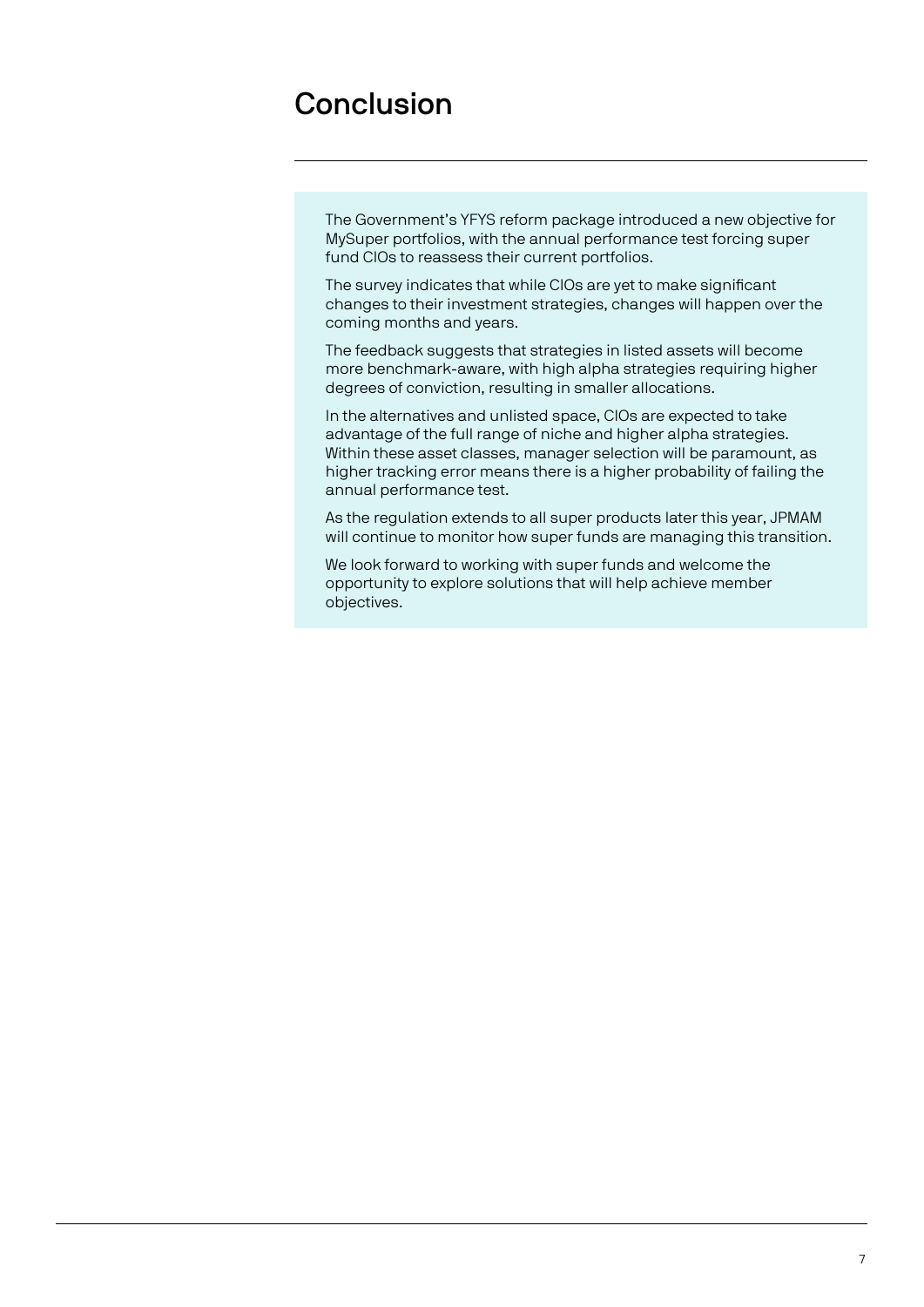### Appendix

The chart below illustrates JPMAM's expectations for the annualised return of a range of assets in the coming decade. To match historical levels of returns in portfolios in the future, investors will have to increase allocation towards alternative assets where return expectations are higher. This is in line with where we believe CIOs are allocating for alpha. More detail can be found in our [2022 Long Term Capital Markets Assumptions.](https://am.jpmorgan.com/gb/en/asset-management/adv/insights/portfolio-insights/ltcma/)

#### 2022 Compound return and volatility assumptions (USD)



Source: J.P. Morgan Asset & Wealth Management; estimates as of September 30, 2021.  $1$  Refers to a portfolio that is 60% All Country World Equity in USD (unhedged) and 40% U.S. Aggregate bonds. Outlooks and past performance are not reliable indicators of future results. Opinions, estimates, forecasts, projections and statements of financial market trends that are based on current market conditions constitute our judgment and are subject to change without notice. There can be no guarantee that they will be met.

### Overview of the Research Approach

JPMAM commissioned NMG to conduct this research. NMG's approach to the research was "narrow and deep," focussing on a small number of very high value interviews with key decisions makers - CIOs and head of portfolios.

The Chatham House Rule applied to these interviews, whilst respecting the confidentiality of the individuals involved in the survey, which created a safe experience for respondents, and produced richer insights.

The study encompassed interviews with 14 super funds across large and medium funds representing more than one-third of public offer super funds' assets under management. Two asset consultants who advise many super funds were also interviewed. NMG considers the findings highly representative of the super fund market.

Given that YFYS implementation is still in its infancy, the approach to the research was highly qualitative in nature. While this offers limited opportunity for comparison and quantitative analysis across the sample, it allowed for a much broader conversation with CIOs to better understand their particular issues and considerations in response to the YFYS performance test.

The main findings of the study will be shared with the respondents. This provides them with a comprehensive overview of what their peers are thinking and doing, and a useful means of benchmarking where their views lie on the spectrum with other super funds.